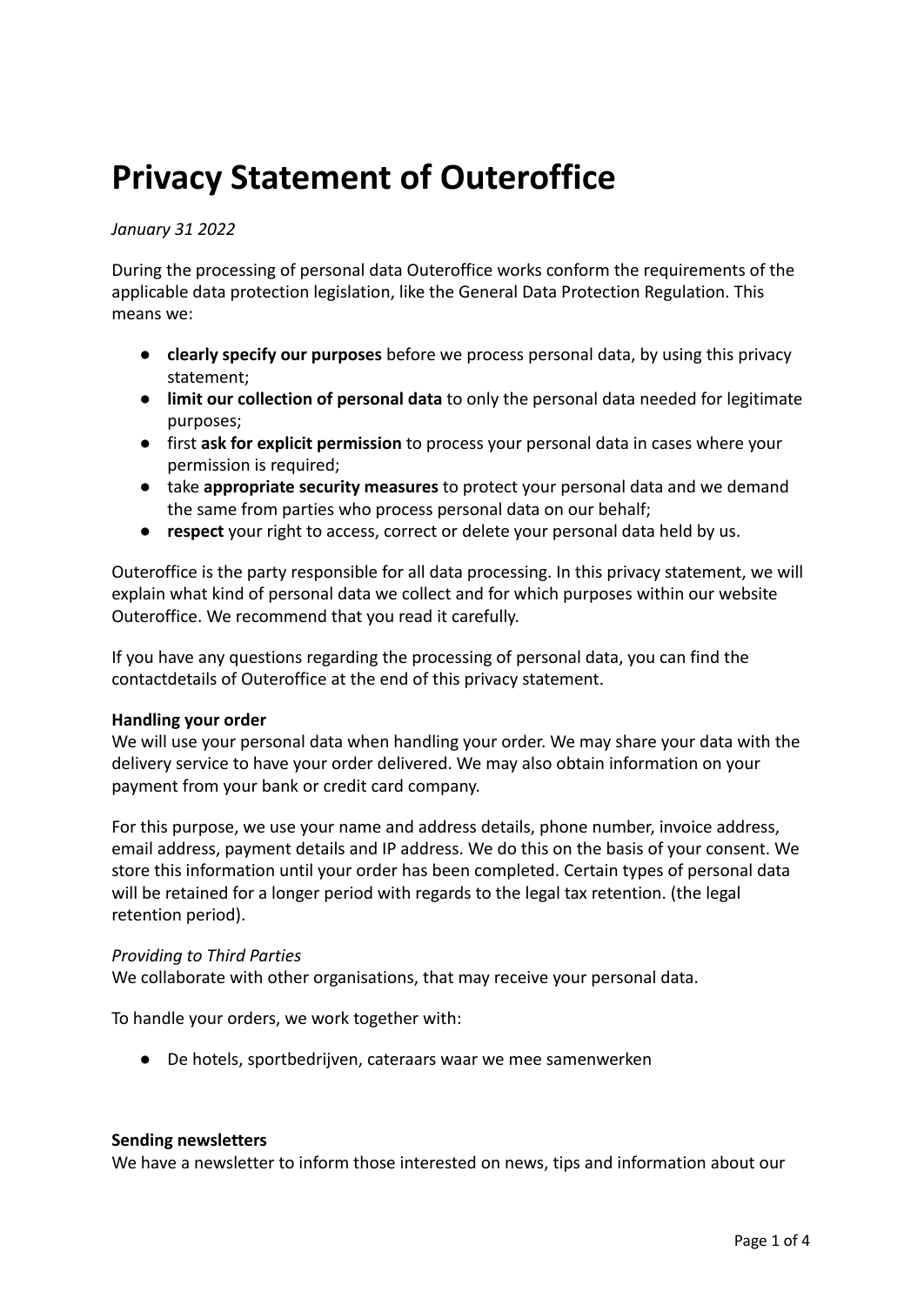products and services. Your e-mail address is added to the list of subscribers, only with your permission.

For this purpose, we use your name and address details, email address and IP address. We do this on the basis of your consent. We store this information for three months after you cancelled your subscription.

You may cancel your subscription to our newsletter at any time. Each newsletter contains a link to unsubscribe from our newsletter.

# **Contact form**

You can use our contact form to ask questions or make any request.

For this purpose, we use your name and address details, phone number, email address, IP address and message you wish to send to us. We have a legitimate interest in doing this. We store this information until we are sure that you are satisfied with our response and six months thereafter. This way we can easily access the information in case you have any following questions and train our customer service to improve even more.

# **Statistics and profiling**

We keep statistics on the use of our website. These statistics help us to, for example, only show you information that is relevant to you. We may combine personal data to get to know more about you. We will of course respect your privacy at all times. If you do not want us to do these statistics, please let us know.

For this purpose, we use your name and address details, email address, gender, birth date, nickname, profile picture and IP address. We have a legitimate interest in doing this. We store this information for one year.

# *Providing to Third Parties*

We collaborate with other organisations, that may receive your personal data. We share data with the following parties, that will provide personalised advertisements based on your personal data:

- Linkedin
- Facebook
- Instagram

Of these parties, Linkedin, Facebook and Instagram are established outside the EU.

# **Promotion**

Other than the advertisements on the website, we can inform you about new products or services:

- by e-mail
- via social media

You can object at all times against this promotional communication. Every e-mail contains a cancellation link. On social media, you can block us or use the cancellation option.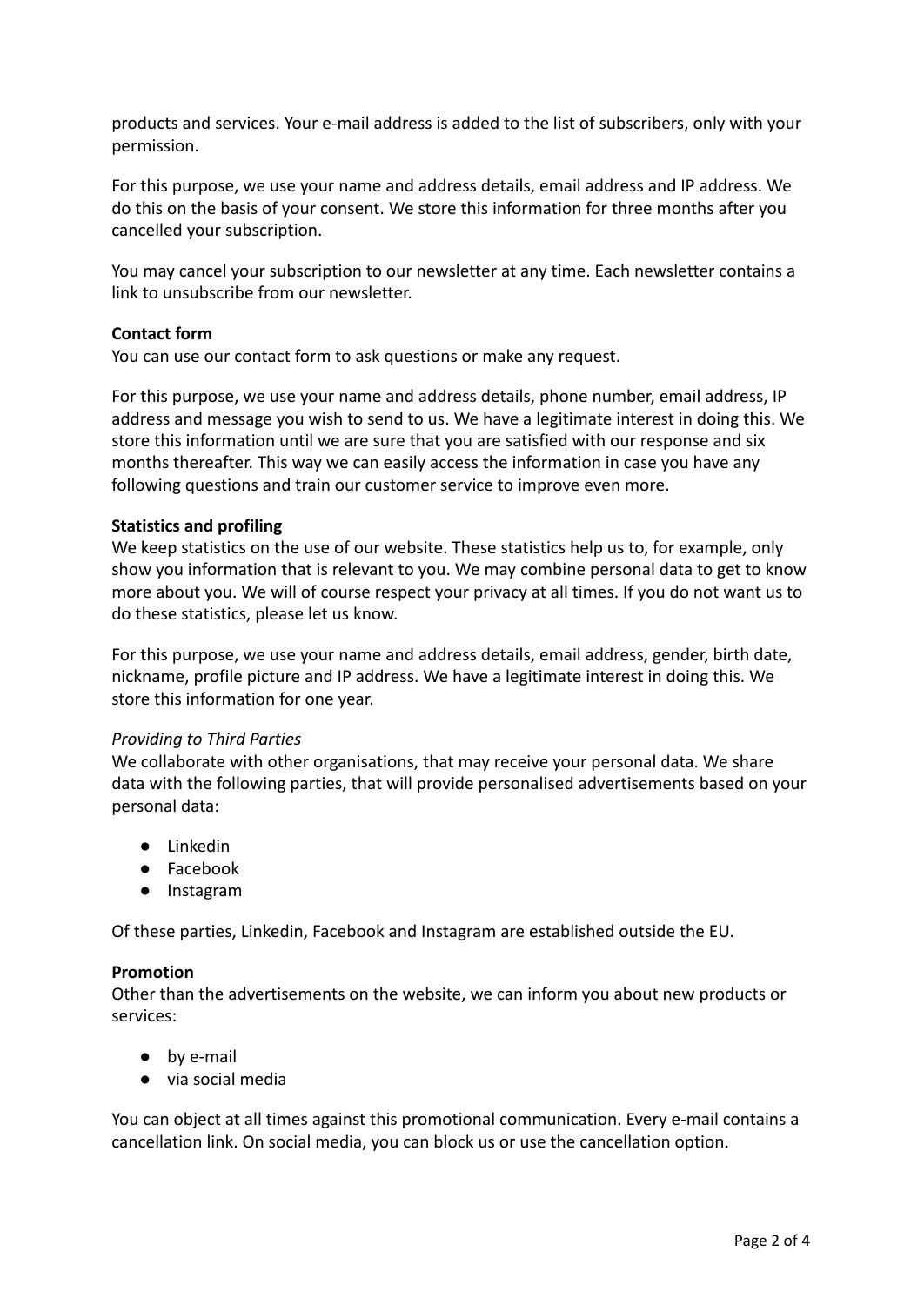## **Location data**

If necessary, we may collect your location data (GPS). If that is the case, you will be asked to grant consent beforehand.

This location data and other data can also be stored and processed by the provider of the navigation/mapping software, such as Google Maps, but the data could also be used by, for example, Google or Apple itself. We have no control over their actions. We recommend that you read the applicable privacy statement of the provider in question.

## **Providing data to third parties**

Except for the parties necessary to deliver the above mentioned services, we do not under any circumstance provide your personal data to other companies or organisations, unless we are required to do so by law (for example, when the police demands access to personal data in case of a suspected crime).

Our website features social media buttons. These buttons are used by the providers of these services to collect your personal data.

## **Statistics**

We keep statistics on the use of our website.

## **Cookies**

Our website makes use of cookies. Cookies are small files in which we can store information, so that you do not have to fill in that information again. We can also use them to see whether you are visiting us again.

The first time you visit our website, we will show you a notification explaining our cookies and ask for your permission for the use of these cookies.

You can disable the use of cookies through your browser setting, but some parts of our website may not work properly as a result of that.

#### **Google Analytics**

We use Google Analytics to track visitors on our website and to get reports about how visitors use the website. We accepted the data processing agreement from Google. We don't allow Google to use information obtained by Analytics for other Google services, and we don't anonymize the IP-adresses.

#### **Security**

We take security measures to reduce misuse of and unauthorized access to personal data. We take responsibility in the security of your personal data. We renew our security measures to ensure safe storage of personal data and keep track what might go wrong.

#### **Changes to this privacy statement**

We reserve the right to modify this statement. We recommend that you consult this statement on a regular basis, so that you remain informed of any changes.